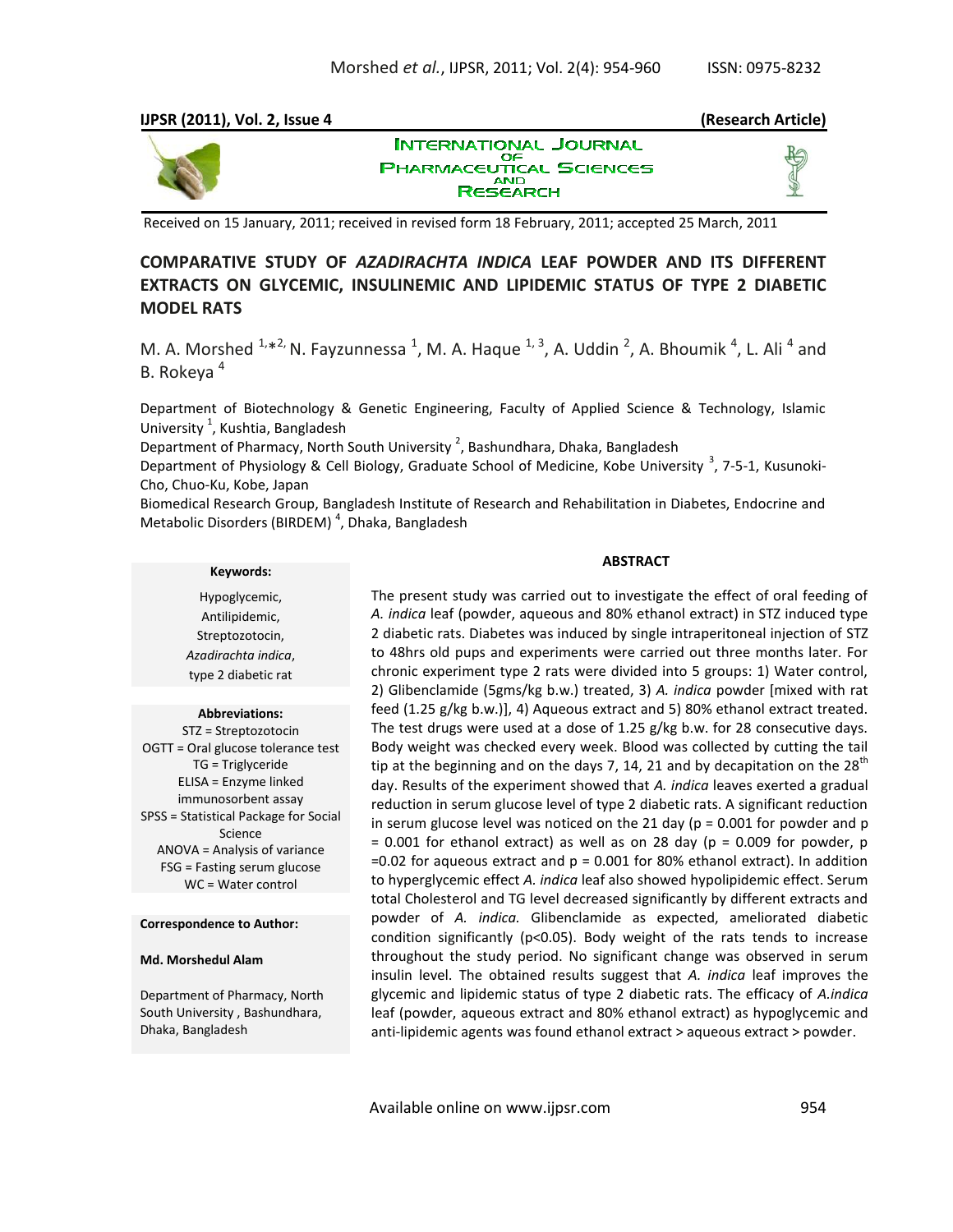**INTRODUCTION:** Hyperglycemia and hyperlipidemia are two important characters of diabetes mellitus, an endocrine disorder based disease. In modern medicine, no satisfactory effective therapy is still available to cure diabetes mellitus  $1$ . Though pharmaceutical drugs like sulfonylureas and biguanides are used for the treatment of diabetes but these are either too expensive or have undesirable side effects or contraindications  $2^{2}$ ,  $3^{3}$ . In recent years, there has been renewed interest in plant medicine  $4, 5, 6$  for the treatment against different diseases as herbal drugs are generally out of toxic effect  $^{7, 8}$  reported from research work conducted on experimental model animal. Although in human, whether there is any toxic effect are not investigated. Isolated studies screened various plants having "folk medicine reputation" by biochemical test for this of antidiabetogenic effect <sup>9</sup>.

*Azadirachta indica* (family- Meliaceae [Melioideae]), a medium-sized tree, is found throughout the South Asian region. It is one of the most versatile medicinal plants having a wide spectrum of biological activity. Every part of the tree has been used as traditional medicine for household remedy against various human ailments, from antiquity.

Traditional healers claim that the leaves of the plant possess antidiabetic properties. Scientific reports also support the hypoglycemic activity of this plant 10, 11*,* 12, 13 . Although there exists a substantial number of reports claiming the hypo/anti-hyperglycemic effect of different parts (leaves, flowers, seeds, fruits, roots and bark) of this plant in normal as well as STZ (streptozotocin) induced diabetic animals, there was no published report regarding the comparative study of *A. indica* leaf crude powder and different extracts (aqueous and 80% ethanol) on glucose homeostasis. So the aim of this present study is to find out the comparative study of *A. indica* on glycemic,

insulinemic and lipidemic status of type 2 diabetic model rats.

# **MATERIALS AND METHODS**:

**Plant materials and preparation of test sample:**  The fresh green leaves of *Azadirachta indica* Linn. were collected from Kushtia, Bangladesh. The collected fresh leaves of *Azadirachta indica* were weighed (3.630 kg), washed and air dried hygienically. The dried leaves were homogenized to powder with the help of grinder and 1.910 kg powder was obtained. Then the powder was sieved and 1.635 kg of fine powder was obtained which was stored in the refrigerator at -20 $^{\circ}$ C.

500g each of dried leaf powder were dissolved in 4.5L of boiled water and 1.5L of 80% ethanol. These suspensions were filtered with thin and clean cloth and then filtered by filter paper. The suspensions were then dried by BUCHI Rota vapor R-114, connected with BUCHI water bath B-480 at 40 $^{\circ}$ C. Finally the semi-dried extracts were dried using a freeze-drier (HETOSICC, Heto Lab Equipment Denmark) at -55°C temperature and finally 85.60g and 65.30g of water and ethanol extracts were obtained respectively.

**Experimental Animals:** The study was conducted on adult Long-Evans (both sexes) rats (weighing 150-240g) bred at the BIRDEM animal house maintained at a constant room temperature of  $22\pm5\textdegree$ C, 40-70% humidity conditions and the natural day-night cycle with an *ad libitum* access to food except the day of experimental procedure when animals were used after 12hrs fasting. The rats had no access to food during the whole period of blood sampling. The influence of circadian rhythms was avoided by starting all experiments at 8.30 a.m.

**Induction of Type 2 Diabetes to the Rats:** Diabetes stimulating Type 2 was induced by a single intraperitoneal injection of streptozotocin (90mg/kg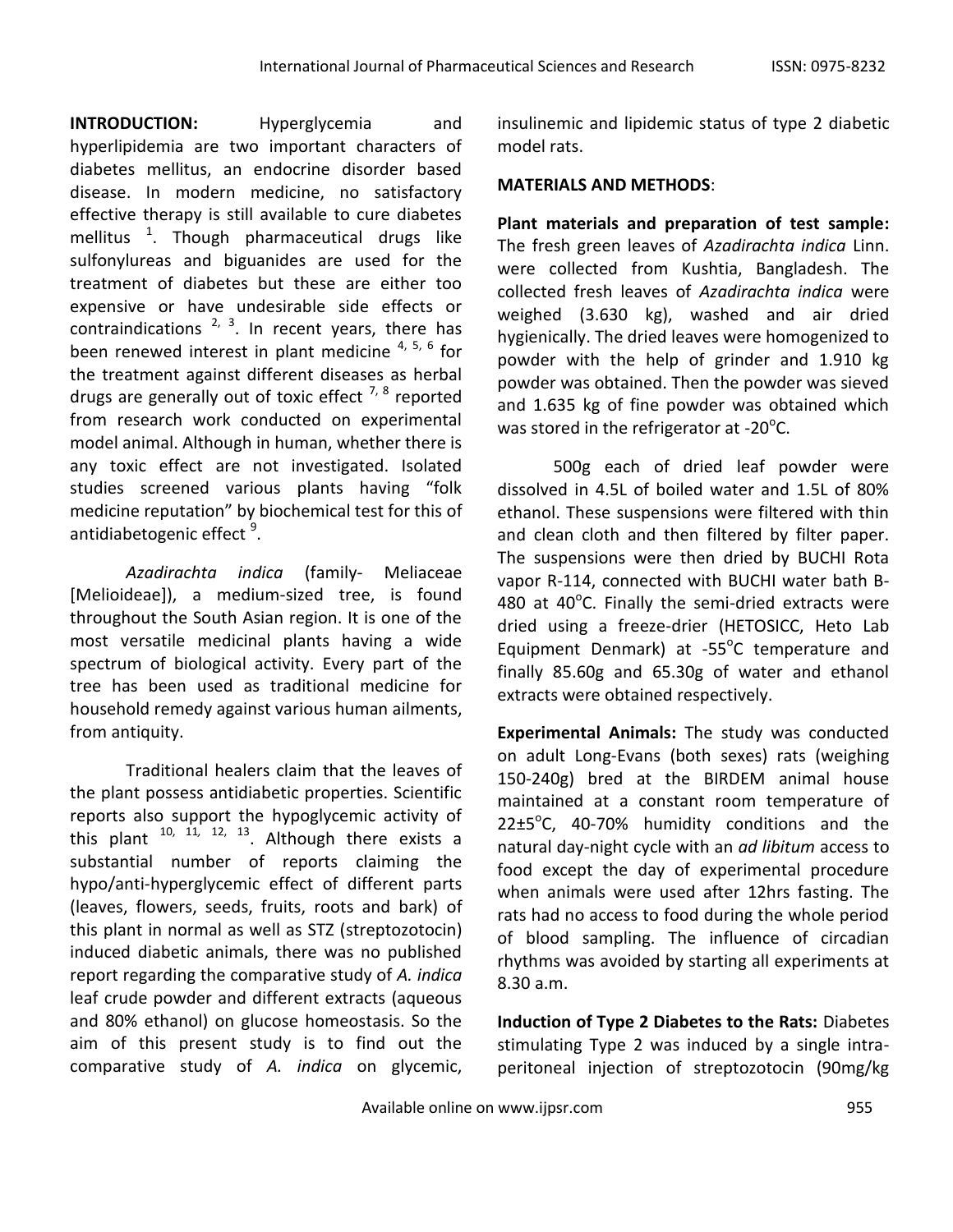body weight, dissolved in 0.1 citrate buffer, pH 4.5) to 48hr old pulps of Long-Evans rats as described by Bonner-Weir *et al.*, 1981<sup>14</sup>. Experiments were carried out 3 months latter to STZ injection and those rats having blood glucose level 8-12 mmol/l at fasting condition, were considered to carry out the experiments.

**Experimental design:** The experimental diabetic rats were divided into five groups as follows:

- Water control group: Rats of this group received deionized water at a dose of 10ml/kg bw.
- Positive control group: This group of rats received Glibenclamide at a dose of 5 mg /kg bw.
- Test group 1(Crude powder): *Azadirachta indica* crude powder was given with normal food at a dose of 1.25gm/kg bw. The normal food was contained wheat (42%), wheat bran (20%), fish meal (10%), oil cake (10%), gram (6%), pulses (5%), milk (4%), soyabean oil (1%), molasses (1%) and salt (1%). The crude powder was mixed with normal food and water was added to make a cake shape and given twice a day (9am and 3pm).
- Test group 2 (Water extract): Water extract was administered orally at a dose of 1.25gm/10ml water/kg bw.
- Test group 3 (ethanol extract): Ethanol extract was administered orally at a dose of 1.25 gm/10ml water/kg bw.

Rats of all groups were kept under similar environmental conditions, and were provided with enough food and water throughout the experiment. The body weight of each rat was measured in each week.

**Chronic study:** The ethanol extract (1.25 gm/10 ml/kg bw), water extract (1.25gm/10ml water/kg bw), crude powder (1.25gm/kg bw), glibenclamide (5 mg/10 ml/kg bw), and water (10 ml/kg body weight) were fed to the rats for 28 consecutive days. An oral glucose tolerance test (OGTT) was performed on the 0,  $7<sup>th</sup>$ ,  $14<sup>th</sup>$ ,  $21<sup>st</sup>$  and  $28<sup>th</sup>$  day of the study. Blood samples were collected to measure serum glucose, total cholesterol, triglyceride and serum insulin levels.

**Biochemical analysis:** Serum glucose was measured by glucose-oxidase method (Sera Pak, USA). The total cholesterol and triglyceride (TG) was measured by enzymatic- colorimetric method (Randox Laboratories Ltd., UK). Serum insulin by Rat Insulin enzyme linked immunosorbent assay (ELISA) method (Crystal Chem Inc., USA). The absorbance was measured by microplate ELISA Reader (Bio-Tek EL-340, USA).

**Statistical Analysis:** Data from the experiments were analyzed using the Statistical Package for Social Science (SPSS) software for windows version 12 (SPSS Inc., Chicago, Illinois, USA). All the data were expressed as Mean ± SD or as Median (Range) as appropriate. Statistical analysis of the results were performed by using the student's t-test (paired and unpaired) or ANOVA (analysis of variance) followed by Bonferroni post Hoc test or Mann Whitney (u) test. The limit of significance was set at p<0.05.

# **RESULTS:**

**Effect on the body weight (BW):** There was a tendency to increase the body weight in all groups. However, only aqueous extract on  $7<sup>th</sup>$  day showed a significant increase ( $p = 0.04$ ) in comparison with ethanol extract treated group (**Table 1**).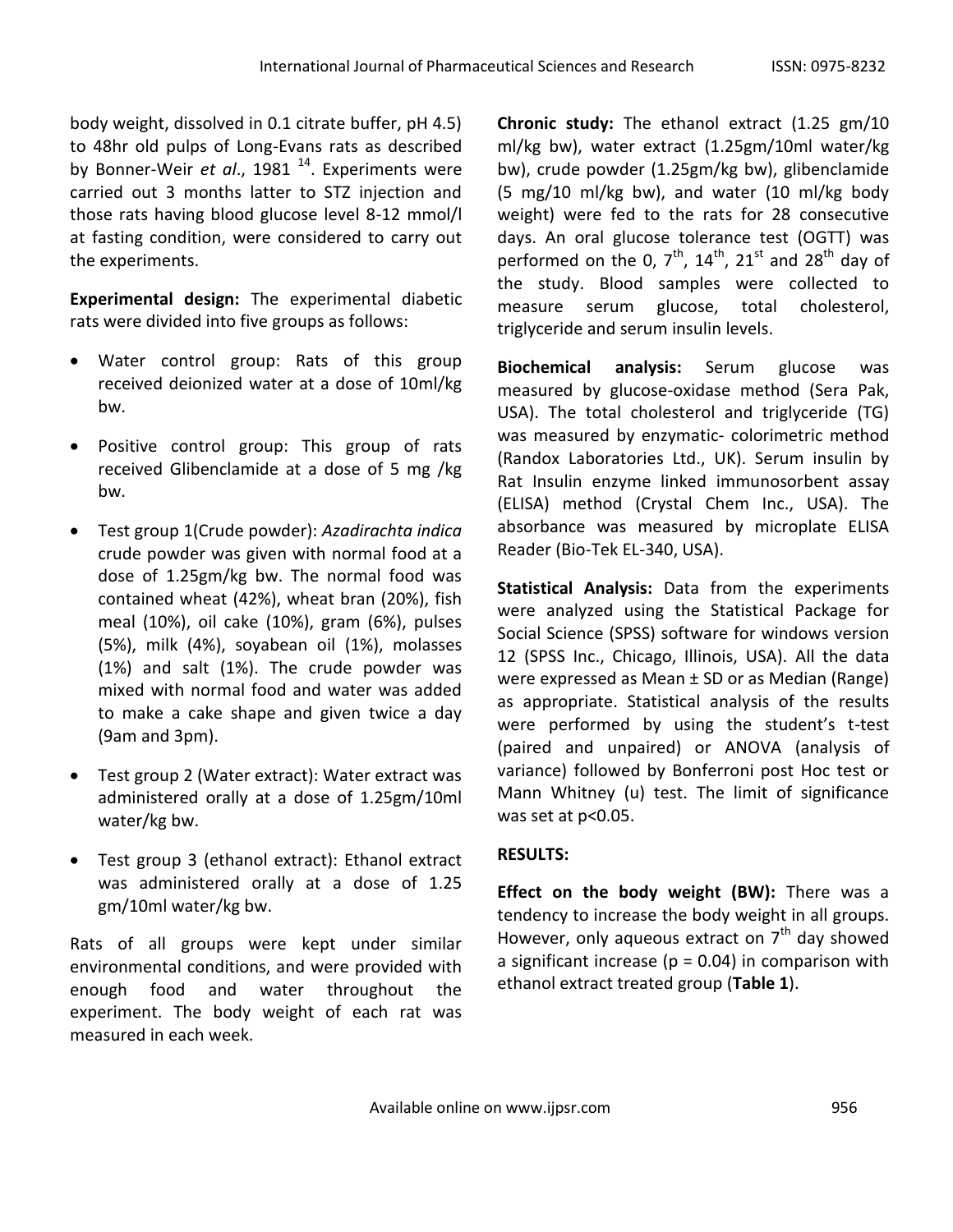|  | <b>Treatment</b> | Experimental period (day) |             |            |              |            |
|--|------------------|---------------------------|-------------|------------|--------------|------------|
|  |                  | <b>BW_0 (gm)</b>          | $BW_7$ (gm) | BW 14 (gm) | BW 21 $(gm)$ | BW 28 (gm) |
|  | $WC(n=7)$        | $177 + 22$                | $187 + 21$  | $197 + 19$ | $201 \pm 21$ | $209 + 22$ |
|  | Gli $(n=7)$      | $178 + 16$                | $190 + 18$  | $194 + 20$ | $197 + 22$   | $207+20$   |
|  | Powd $(n=7)$     | $175 + 20$                | $183 + 20$  | $182 + 26$ | $192 + 29$   | $195 + 28$ |
|  | Agu $E(n=7)$     | $201 \pm 27$              | $207 + 26$  | $216 + 24$ | $217+24$     | $228+26$   |
|  | Eth E $(n=6)$    | $163 + 15$                | 170±20      | 180±30     | $181 + 31$   | 189±34     |

**TABLE 1: CHRONIC EFFECT OF** *AZADIRACHTA INDICA* **(LEAF) ON BODY WEIGHT (GM) OF TYPE 2 DIABETIC MODEL RATS**

Results are expressed as Mean  $\pm$  SD; \*p<0.05; WC = Water control; Gli = Glibenclamide; Powd = Crude leaf powder; Aqu E = Aqueous extract; Eth\_Ext = Ethanol extract; Between group comparison was done using one way ANOVA with post Hoc Bonferroni test

**Chronic effect on glucose homeostasis:** Results of fasting serum glucose (FSG) level of the studied rats at baseline (before onset of feeding i.e., 0 day), at 7 day, 14 day, 21 and at 28 day of feeding are showed in **Fig. 1**. It was found that the crude powder of *A. indica* ameliorated diabetic condition of the model rats to a better extant than Glibenclamide [p=0.008  $(7<sup>th</sup>$  day); p= 0.04 (14<sup>th</sup> day); p=0.001 (21<sup>st</sup> day) and p=0.009 (28<sup>th</sup> day)]. Aqueous extract of A. *indica* decreased serum glucose level significantly on 28<sup>th</sup> day [FSG mmol/l (M $\pm$ SD) 8.38 $\pm$ 1.57 on 0 day vs. 6.90 $\pm$  1.07 on 28<sup>th</sup>; p=0.026]. Ethanol extract of A. *indica* lowered FSG significantly on 21<sup>st</sup> and 28<sup>th</sup> day (p=0.001).



**FIG. 1: CHRONIC EFFECT OF** *A. INDICA* **(LEAF) ON FASTING SERUM GLUCOSE LEVEL OF TYPE 2 MODEL RATS**

**Effect on serum cholesterol:** It was found that in WC group, the level of serum cholesterol increased at the end of the study period. On the contrary, Glibenclamide significantly decreased total serum cholesterol after 28 days feeding (p=0.04). In case of crude powder, there was 3% increase in comparison to the 0 day value. By the influence of aqueous extract and ethanol extract of *A. indica* 13% and 6% reduction were noticed respectively after 28 days study. It is noteworthy that the decrease in the total cholesterol level by aqueous extract was significant (p= 0.02) (**Table 2**).

**TABLE 2: CHRONIC EFFECT OF** *AZADIRACHTA INDICA* **(LEAF) ON TOTAL SERUM CHOLESTEROL OF TYPE 2 DIABETIC MODEL RATS**

| <b>Treatment</b>                 | $CHO_0$ (mg/dl) | CHO_Final (mg/dl) |
|----------------------------------|-----------------|-------------------|
| Water Control (n=7)              | $65\pm 6$       | $69+13$           |
| Glibenclamide (n=7)              | 75±9            | $61 + 9*$         |
| Leaf Powder A. indica<br>$(n=7)$ | $52+6$          | $54+7$            |
| Aqueous Ext A. indica<br>$(n=7)$ | $70+7$          | $61 + 9*$         |
| EtOH Ext A. indica (n=6)         | $68+11$         | $64 + 8$          |

Data are presented as Mean±SD and compared using paired't' test. \*p<0.05; `n' indicates number of rats in each group

**Effect on serum triglyceride (TG):** It was found that all of the groups had decreased tendency regarding to serum TG level in comparison to baseline value. The reducing tendency of TG level among different groups were 17%, 18%, 60% and 24% for WC,

Available online on www.ijpsr.com 957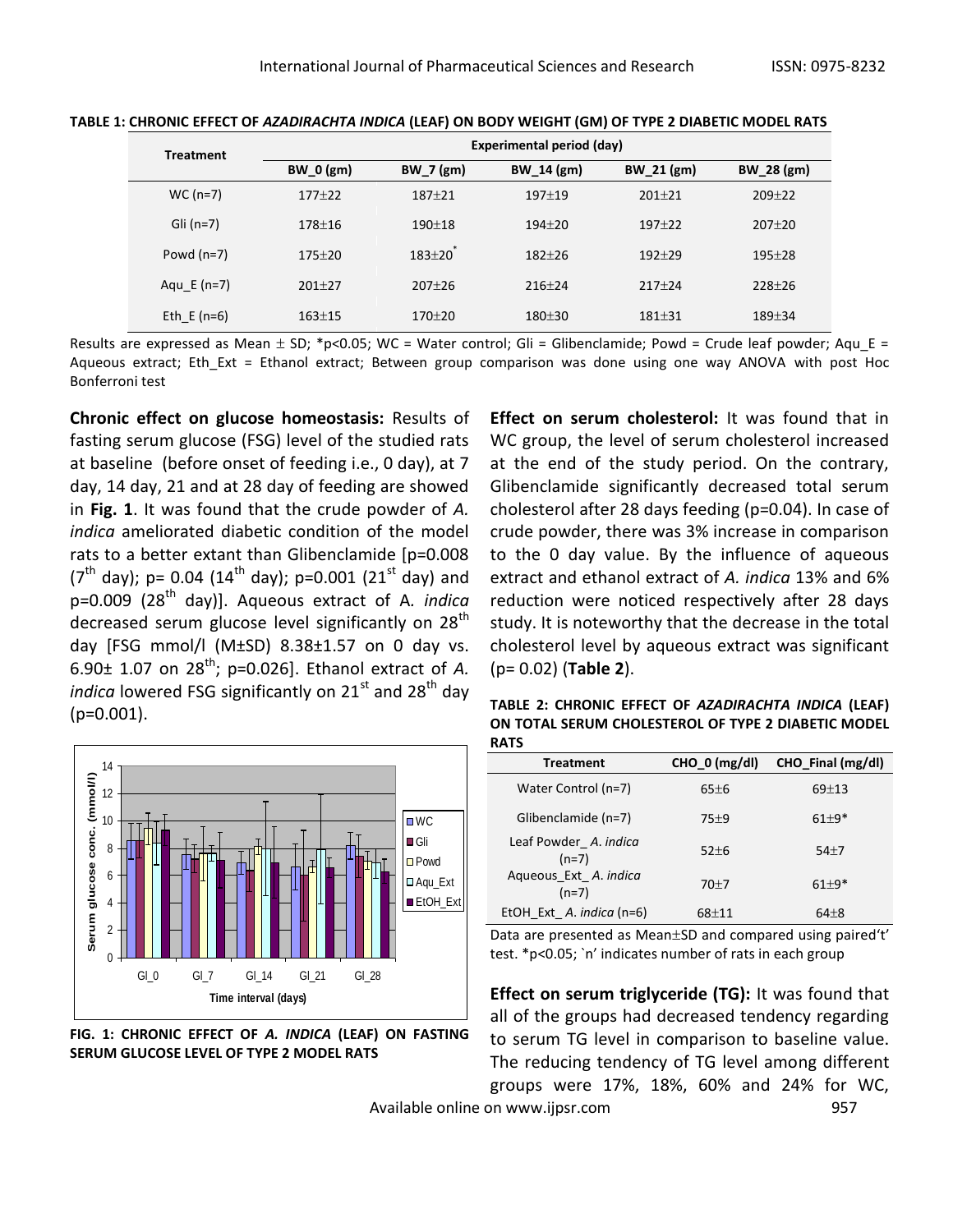powder, aqueous extract and ethanol extract respectively. While comparing between groups (using Mann-Whitney U test), aqueous extract showed the most significant triglyceride lowering effect (p< 0.035) (**Table 3**).

## **TABLE 3: CHRONIC EFFECT OF** *AZADIRACHTA INDICA* **(LEAF) ON SERUM TRIGLYCERIDES (TG) LEVEL OF TYPE 2 DIABETIC MODEL RATS**

| <b>Treatment</b>                | Serum Triglyceride level 'Median (Range)' |                   |  |
|---------------------------------|-------------------------------------------|-------------------|--|
|                                 | 0 day $(mg/dl)$                           | Final day (mg/dl) |  |
| $WC (n=7)$                      | 95 (71-154)                               | 79 (63-156)       |  |
| Gli $(n=7)$                     | 78 (61-254)                               | 69 (49-159)       |  |
| Powd A. <i>indica</i> ( $n=7$ ) | 97 (64-131)                               | 80 (68-107)       |  |
| Aqu Ext A. indica<br>$(n=7)$    | 150 (71-167)                              | 60 (44-76)        |  |
| EtOH Ext A. indica<br>$(n=6)$   | 117 (91-272)                              | 89 (73-124)       |  |

Results are expressed as Median (Range); p<0.05; WC = Water control, Gli = Glibenclamide, Powd= Leaf powder, Aqu\_Ext = Aqueous extract, EtOH\_Ext = 80% ethanol extract, between group comparison was done using Mann -Whitney U test

**Effect on serum insulin level:** No significant change in serum insulin level was found in case of the test samples after 28 days period (**Table 4**).

| TABLE 4: CHRONIC EFFECT OF A. INDICA (LEAF) ON SERUM |  |
|------------------------------------------------------|--|
| INSULIN LEVEL OF TYPE 2 DIABETIC RATS                |  |

| <b>Treatment</b>              | Serum Insulin level 'Median (Range)' |                        |  |
|-------------------------------|--------------------------------------|------------------------|--|
|                               | 0 day ( $ng/ml$ )                    | Final day (ng/ml)      |  |
| $WC (n=7)$                    | 1.145 (0.978-1.532)                  | $0.693(0.194 - 1.331)$ |  |
| Gli $(n=7)$                   | 1.035 (0.602-1.768)                  | 1.155 (0.682-2.499)    |  |
| Powd A. indica $(n=7)$        | 1.335 (0.782-1.745)                  | $0.848(0.378-1.332)$   |  |
| Aqu Ext A. indica<br>$(n=7)$  | 1.253 (0.362-1.993)                  | $0.839(0.362 - 1.806)$ |  |
| EtOH Ext A. indica<br>$(n=6)$ | $0.927(0.378 - 1.155)$               | $0.482(0.105 - 0.682)$ |  |

Results are expressed as Median (Range); p<0.05; WC = Water control, Gli = Glibenclamide, Powd = Leaf powder, Aqu Ext = Aqueous extract, EtOH\_Ext = 80% ethanol extract, between group comparison was done using Mann -Whitney U test

**DISCUSSION:** Oral hypoglycemic agents and insulin is the mainstay of treatment of diabetes and are effective in controlling hyperglycemia, however, they have prominent side effects and fail to significantly alter the cause of diabetic complications  $^{15}$ . As the knowledge of heterogeneity of this disorder increases, it is needed to look for more efficacious agents with lesser side effects. Though the development of modern medicine results in the advent of modern pharmacotherapeutics (in additions to insulin, sulphonylureas and biguanides) like  $\alpha$ -glucosidase inhibitors and thiazolidinediones, there is still a need to look for new drugs as the existing drugs do not modify the course of diabetic complications. Therefore, as the disease is progressing unabated, there is an urgent need of identifying indigenous natural resources with antidiabetic properties in order to develop them as new therapeutics.

The present study was undertaken to assess the antidiabetic effect (chronic) with underlying mechanism of action of *Azadirachta indica* crude leaf powder, aqueous and ethanol (80%) extract on streptozotocin induced type 2 diabetic model rats. This study also compares the antidiabetic effect of different extracts of *A. indica* on Type 2 diabetic model rats.

In the present study *A. indica* leaf powder, aqueous extract and 80% ethanol extract was fed to type2 diabetes rats for 28 consecutive days. In our study, we found that the type 2 rats from all groups gained in body weight throughout the study period. The rise was not significant except aqueous extract on  $7<sup>th</sup>$  day showed a significant increase (p= 0.04) in comparison with ethanol extract treated group. Our findings are in accordance with the findings of Hussain *et al*., <sup>16</sup> who also observed the gain in body weight of rats treated with aqueous extract of *A. indica* for 16 weeks. The probable mechanism for increased weight in Type 2 rats treated with *A. indica* is due to its ability to reduce hyperglycemia.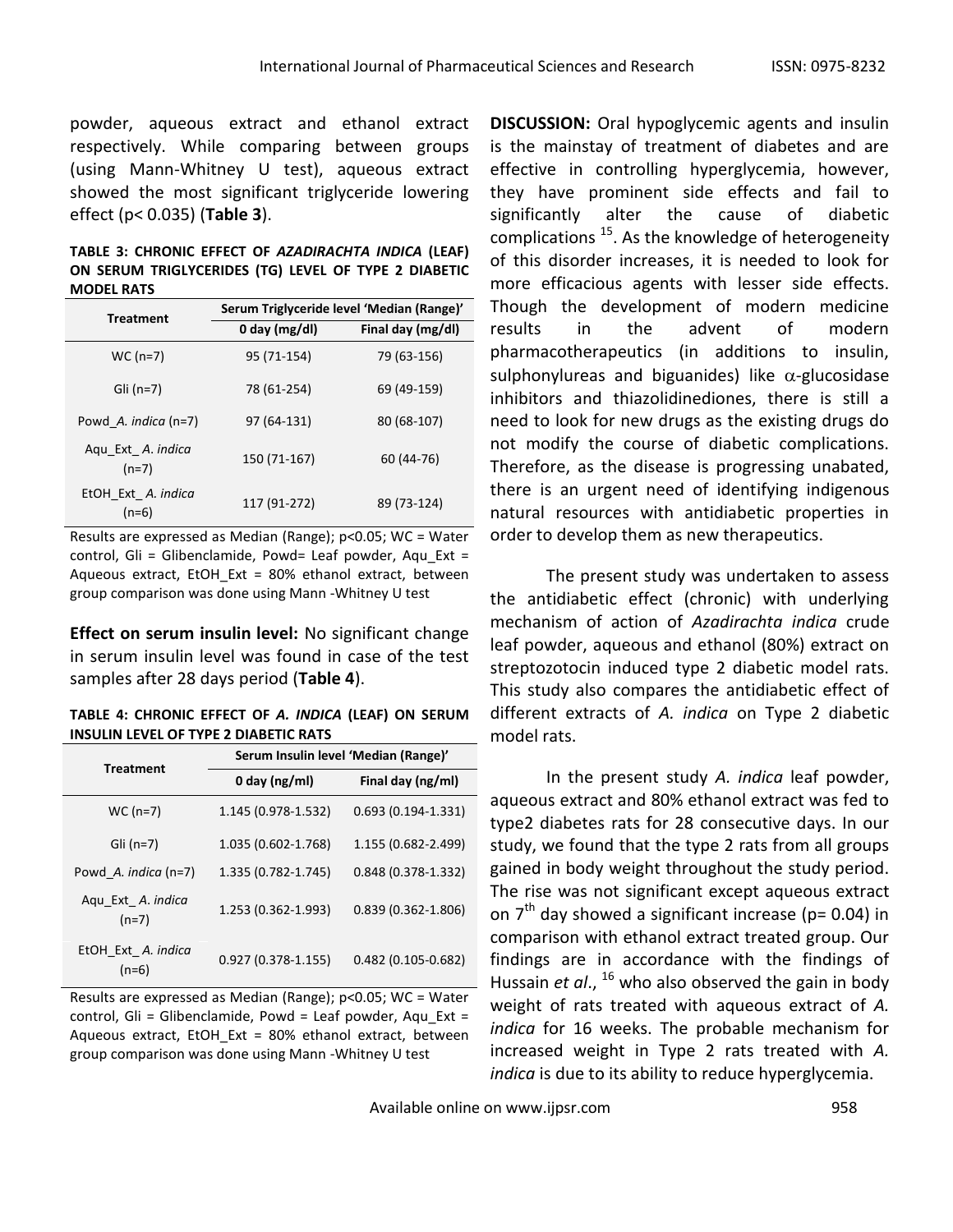Regarding to hypoglycemic activity, it was found that continuous treatment with *A. indica* powder and extracts for 28 days caused a significant reduction in serum glucose level of Type 2 diabetic rats. The results are consistent with others <sup>12, 13, 17, 18,</sup> 19, 20 .

The extent of hypoglycemic effect varied considerably among different groups of extracts. Ethanol extract of *A. indica* lowered serum glucose level on  $21^{st}$  day and  $28^{th}$  day (p=0.001, while comparing within groups). Again while comparing between groups none but ethanol extract showed the most significant hypoglycemic effect on 28 day (p=0.04) in comparison to water control. Aqueous extract also reduced the serum glucose level significantly (p=0.02) but the effect was non significant while comparing between groups. Some spontaneous reduction in serum glucose level was noticed in water control group on  $14<sup>th</sup>$  day and  $21<sup>st</sup>$ day but the glucose level went back to near base line level on day 28.

The possible mechanism underlying the hypoglycemic activity of different extracts of *A. indica* may be potentiation of pancreatic secretion of insulin from  $\beta$ -cell coupled with extra pancreatic mechanisms like decreased glycogenolysis and enhanced glycogenesis by the liver; and enhanced transport of blood glucose to peripheral tissues. As it was seen from our experiment, serum insulin level did not change significantly, rather there was comparatively less serum insulin level than the base line level in *A. indica* treated groups.

There is another similar report claiming that *A. indica* does not modulate insulin effect on glycogen metabolism  $21$  rather it blocks the inhibitory effect of serotonin on insulin secretion/release in pancreas of rats mediated by glucose, eventually glucose control. In another report it was found that the increased peripheral glucose uptake was due to inhibitory action of insulin by inhibiting glycogenesis  $20$ . Hence, the obtained hypoglycemic effect by feeding *A. indica* for 28 days was probably, due to, increased peripheral utilization of glucose. *A. indica* leaves are known to have compound like flavonoids, quercetin which possess hypoglycemic activity. The presence of such constituent might be responsible for antidiabetic activity of *A. indica*.

Apart from the blood sugar lowering effect, beneficial changes in lipid profile have also been observed by *A. indica* extract and powder. Abnormalities in lipid profile are one of the most common complications in diabetes mellitus, which is found in about 40% of diabetics. Since dyslipidemia plays an important role in the pathogenesis of macro- and microvascular complications of diabetes, hence, improvement in the lipid abnormalities must play beneficial role in inhibiting the complications of diabetes.

It has been claimed that hypercholesterolemia and hypertriglyceridaemia occurred in STZ induced diabetic rats<sup>22</sup>. Consecutive administration of *A. indica* powder and extracts for 28 days lowered serum triglycerides. Significant (p=0.035) reduction in triglyceride and serum cholesterol (P=0.02) level was observed with aqueous extract of *A. indica.* The obtained result is supported by the findings of other investigator  $^{23}$ . These findings revealed that a continuous administration of the aqueous extract of *Azadirachta indica* improves serum lipids secondary to the diabetic state.

Thus, it can be concluded that, *Aadirachta indica* (leaf) has got promising antihyperglycemic and hypolipidemic effects in respect to Type 2 diabetic model rats and the accordance of its effect of efficacy can be explained as ethanol extract > aqueous extract > powder.